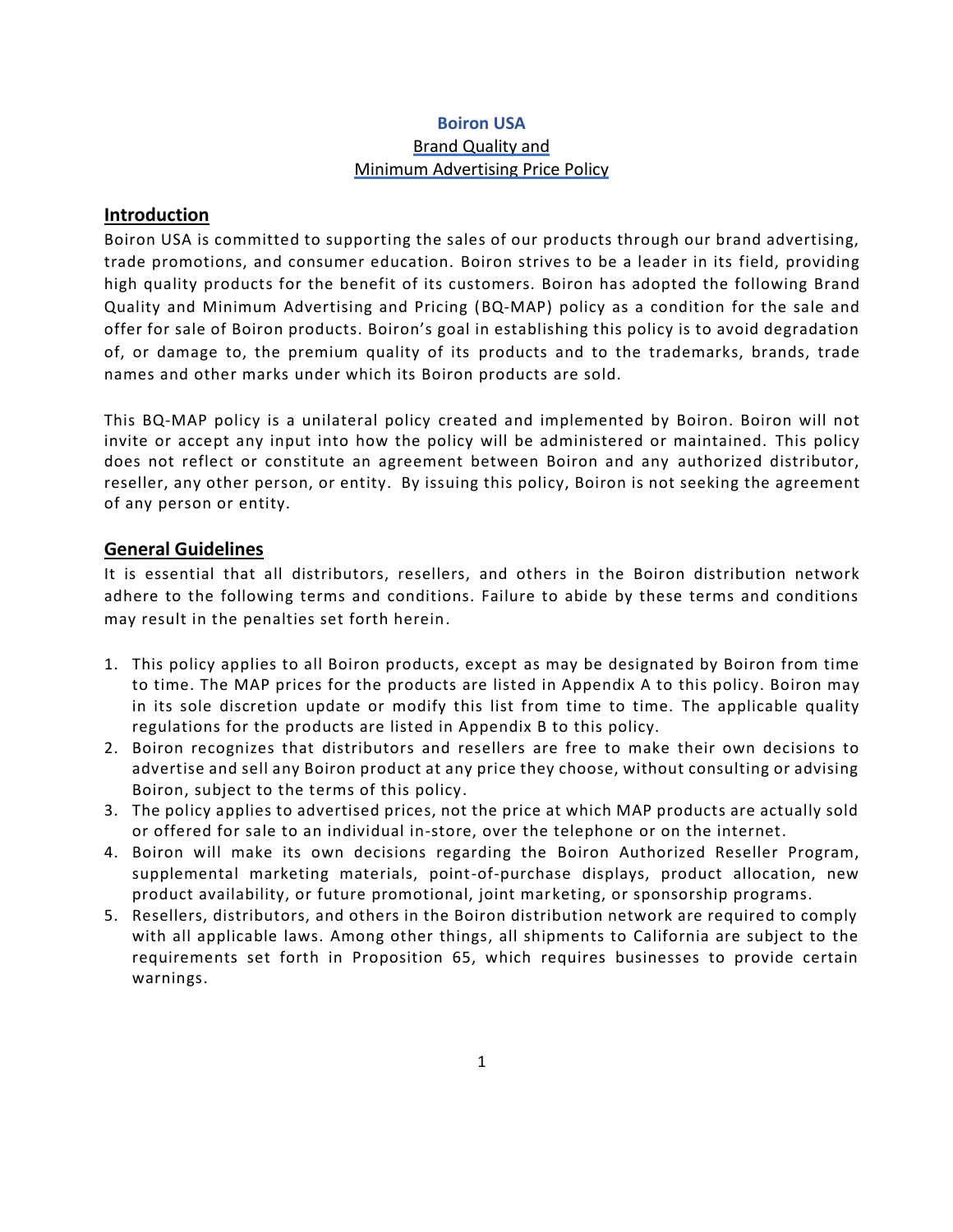## **Quality Standards**

Boiron manufactures and sells homeopathic products in compliance with industry and regulatory standards. The storage, sale, shipping, and handling of all Boiron products must comply with all quality standards Boiron issues from time to time and all applicable laws and regulations. Any deviation from these standards is a violation of this policy. Resellers, distributors, and others in the Boiron distribution network shall ensure that all listings accurately represent Boiron's up to-date packaging, and images with all approved indications; refrain from listing any of Boiron's products that are not registered with an NDC# for sale in the United States and refrain from including in any listings unapproved claims and inaccurate ingredients or descriptions.

#### **Application of MAP Standards**

The MAP standards apply to any and all advertisements for any Boiron product in any and all forms of print and electronic media, direct mail, and audio and video communications. For clarity, the MAP standards apply to all coupons, coupon and promotion codes, flyers, inserts, magazines and circulars, mail order catalogs, mailers, postcards, newsletters, newspapers, posters, billboards, television advertising, and radio advertising. The MAP standards also apply to all internet-based advertising, including for example, all e-mail solicitations, website advertising, banner ads, click-throughs, social media advertisements and other forms of internet advertising, which may be identified in the future.

#### **Advertising Minimum Prices**

- 1. The MAP standards apply to advertised prices of Boiron products, and not the prices at which Boiron products are actually sold. Resellers and distributors are free to resell Boiron products at any price of their choice.
- 2. The minimum advertised price for each Boiron product shall be the price designated as the MAP on the list set forth in Appendix A. If no MAP is listed for any Boiron product, the MAP will be the Manufacturer's Suggested Retail Price ("MSRP") for that product minus 10% of that MSRP. (Current price lists may be obtained by contacting a Boiron sales representative.)
- 3. Boiron considers any price advertised below the MAP a violation of its BQ-MAP policy. For example, if a product with a MAP of \$9.95 is advertised below \$9.95, it is a violation of this policy.
- 4. Subject to the "Modification of Policy" terms below, advertising prices (especially on the Internet) include all methods of displaying prices or any reference to higher discounting for any Boiron product, together with a picture or a description of such product. Examples of advertising violations include but are not limited to the following:
	- a. The use of a rebate, coupon, promotion, volume discount, rewards program, giveaway, or incentive that reduces the advertised price below the MAP;
	- b. Offering free shipping and handling of Boiron products if the monetary value for such offer results in the display of the price for such product below the established MAP;
	- c. Any strike‐through or other alteration of the established MAP;
	- d. The use of "click on" or "click through" buttons on a website, or any similar buttons or automated price quotation transmission features, to provide automatic price quotations at or below the established MAP;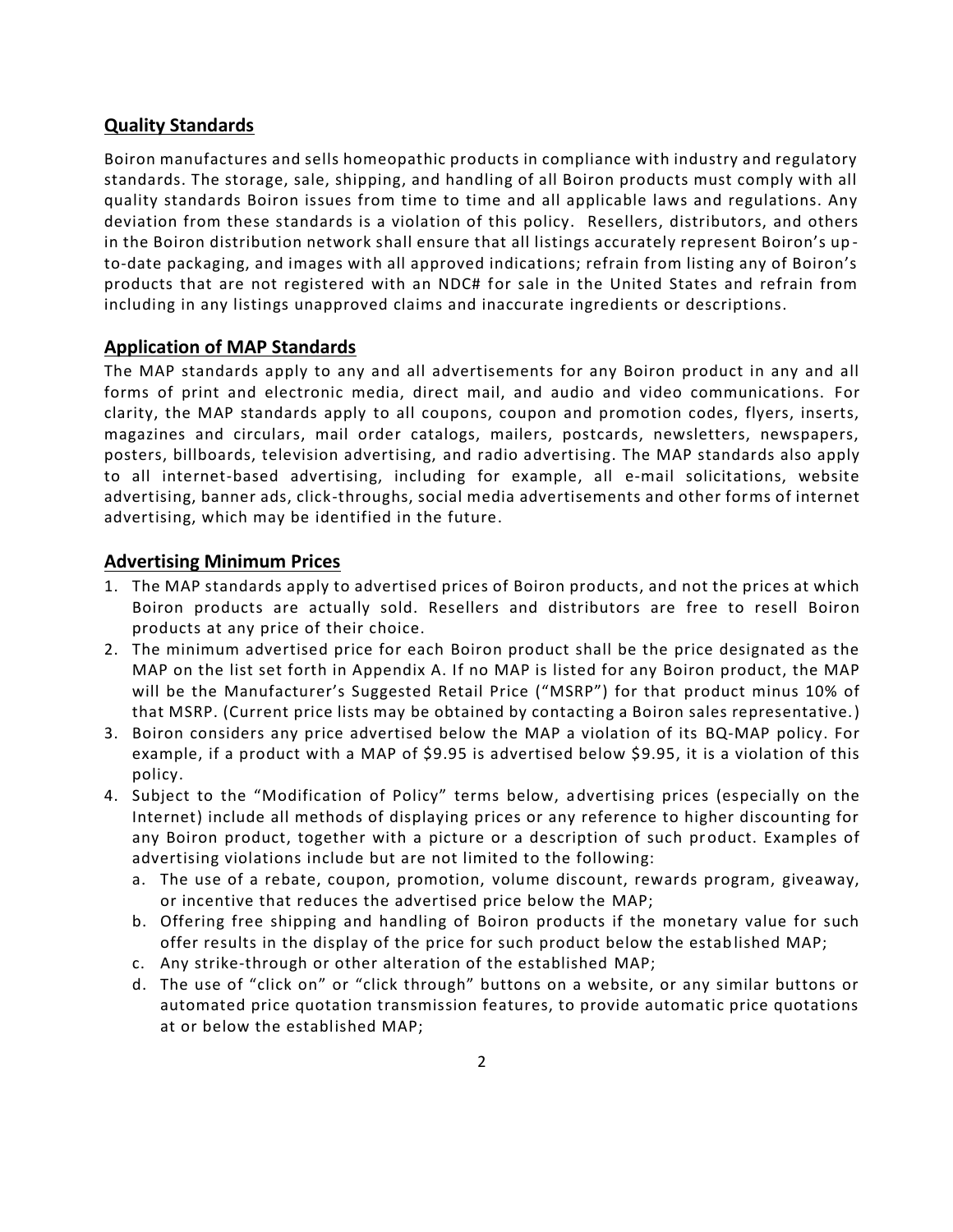- e. Language such as "Click 'Buy' for Price" or "Click 'Add to Cart' for Price" or "Click for Quote" if used on the same website page on which Boiron products are being advertised for sale and where such language results in a price offered lower than the MAP and/or are used in a way that confuses or misleads consumers; and
- f. Statements such as "Click here for Lower Price," "Add to Cart for Lower Price," or "Check Cart for Lower Price" where such language results in a price offered lower than the MAP and/or are used in a way that confuses or misleads consumers.

## **Advertising Bundles**

- 1. Advertising two or more Boiron products for sale together at a price less than the combined MAPs for each Boiron product is a violation of this policy. For example, if a Boiron product bundle includes one Boiron product with a MAP of \$9.95 and a second Boiron product with a MAP of \$7.95, any advertisement below \$17.90 (the combined MAP of the products) would violate this policy.
- 2. The inclusion in advertising of free or discounted products with a product covered by this policy violates this policy if it has the effect of discounting the advertised price of the Boiron product below the MAP.
- 3. Advertisements featuring a Boiron product along with another brand of product will violate this policy if the price in the advertisement is lower than the Boiron product's MAP. In determining whether the advertisement contains a price in compliance with this policy, Boiron will assess whether a reasonable viewer of the ad will, looking within the four corners of the advertisement, conclude that the ad is stating a price for the Boiron product below the MAP.
- 4. It is a violation of this policy to create, copy, print, assign or otherwise generate a UPC or barcode for any Boiron product, including without limitation creating a UPC or barcode for a bundle of products that includes a Boiron product.

#### **Limitations on Certain E-Commerce Sites**

In the event a reseller, distributor, or other entity in the Boiron distribution network sells a Boiron product through any third-party, unauthorized, or fraudulent website or a site that has the likelihood of adversely impacting any Boiron brand, Boiron may impose any of the enforcement mechanisms set forth below. A sale of any Boiron products through such sites is void of any corporate warranties, obligations or guarantees.

#### **Modifications to Policy**

- 1. Boiron reserves the right to modify, suspend, or cancel the BQ-MAP policy, or modify any or all MAPs at any time. Boiron will provide notice of any such modification, suspension, or cancellation on the designated Boiron website. All resellers, distributors, and other members of the Boiron distribution network are required to monitor the Boiron website for updates.
- 2. MAP for one or more products may be amended from time to time and may be suspended periodically for national, regional and/or seasonal promotions sponsored by Boiron. Boiron may also modify MAP for any Boiron product bundles.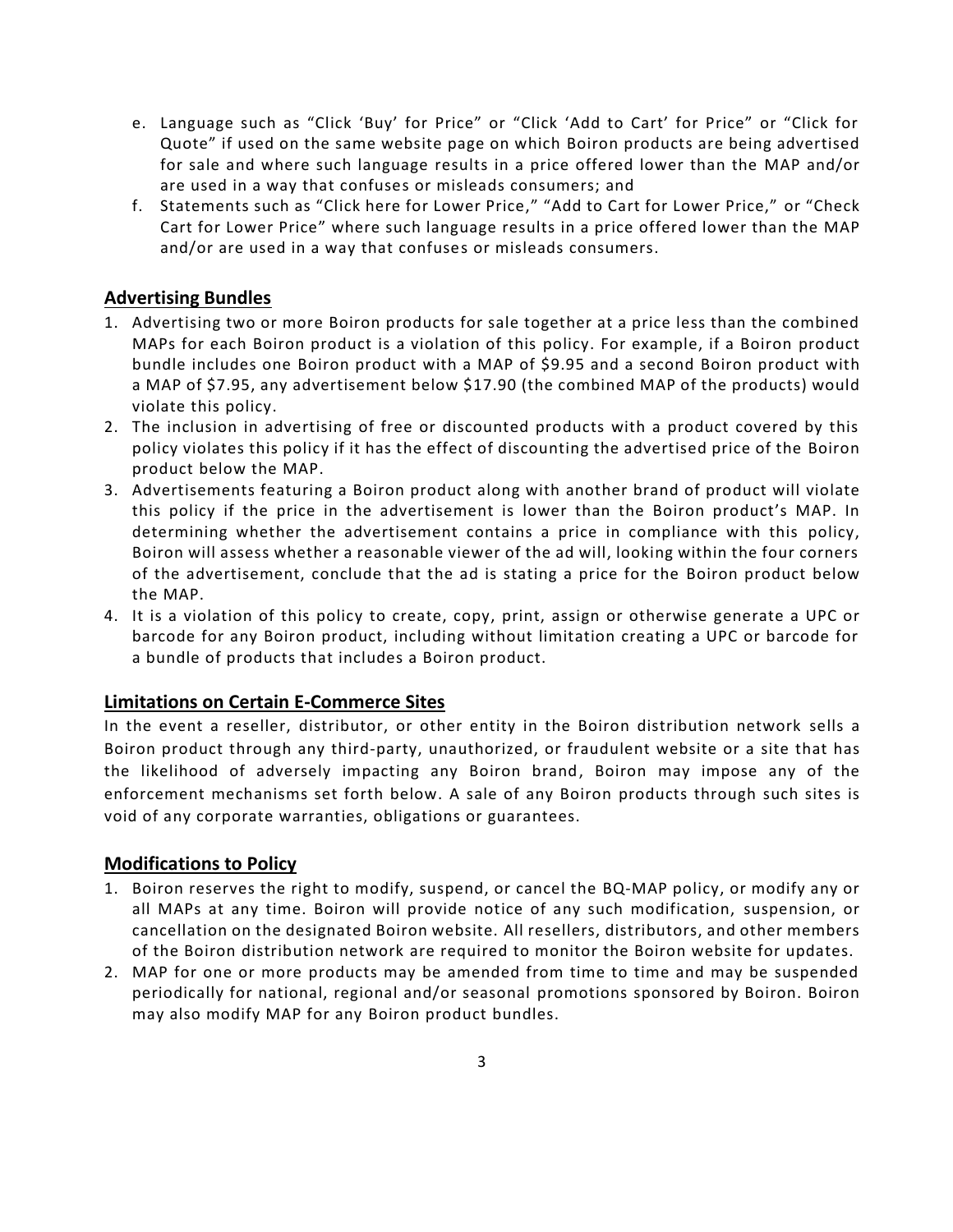- 3. If a distributor or reseller with multiple store locations violates this BQ-MAP policy at any one store location, or on any one website, then Boiron will consider such action to be a violation by the distributor or reseller at all locations and websites.
- 4. Although this policy does not contemplate any special promotions or events created or implemented by a distributor or reseller, Boiron may work with a reseller, distributor, or other entity to create or implement such a promotion.
- 5. Boiron sales, marketing, or other personnel are not authorized to modify or grant exceptions to the BQ-MAP policy; provided however the VP of Sales or Ecommerce Director may approve modifications to this policy for a particular circumstance in his or her sole discretion.

# **Enforcement**

If a distributor, reseller, or other member of the Boiron distribution network advertises prices below those required by this BQ-MAP policy or violates any of the quality standards set forth herein, Boiron may, in its sole discretion, impose sanctions, including but not limited to one or more of the following:

- 1. Notify the violator of the non-compliant advertisement or quality standard with a reminder of Boiron's BQ-MAP policy on Boiron products;
- 2. Cancel any pending orders;
- 3. Suspend the violator's right to sell a portion of the Boiron product portfolio for a period of time (e.g., thirty (30), forty-five (45), ninety (90) days or longer) depending on the breadth and severity of the BQ-MAP policy violation, commencing from the date of notice from Boiron;
- 4. Suspend the violator's right to sell the entire Boiron product portfolio for a period of time (e.g., thirty (30), forty-five (45), ninety (90) days, or longer) depending on the breadth and severity of the BQ-MAP policy violation, commencing from the date of notice from Boiron;
- 5. Terminate the right for a distributor, reseller or other entity to sell or offer for sale any Boiron product;
- 6. Terminate the distributor/reseller agreement or other relationship between Boiron and the violator;
- 7. Notify local, state, or federal authorities of any violations of the law; and/or
- 8. Notify any marketplace or platform owners, operators, or stakeholders, including as applicable Amazon.com, Walmart.com and others.

Boiron will make all decisions concerning compliance with and enforcement of this BQ-MAP policy in its sole discretion. Boiron will not be held liable or responsible in any way for any actions or inactions (such as fees or shipment costs from canceled or delayed orders) that occur as a result of the suspension, termination or any other penalty imposed herein. Further, Boiron shall not have any obligation to pay for any returned products by way of a refund, credit or otherwise.

# **Notice and Cure**

Boiron will notify the distributor, reseller, or other entity within the Boiron distribution network of any violation of this policy. In the event Boiron permits the violator to correct such violation,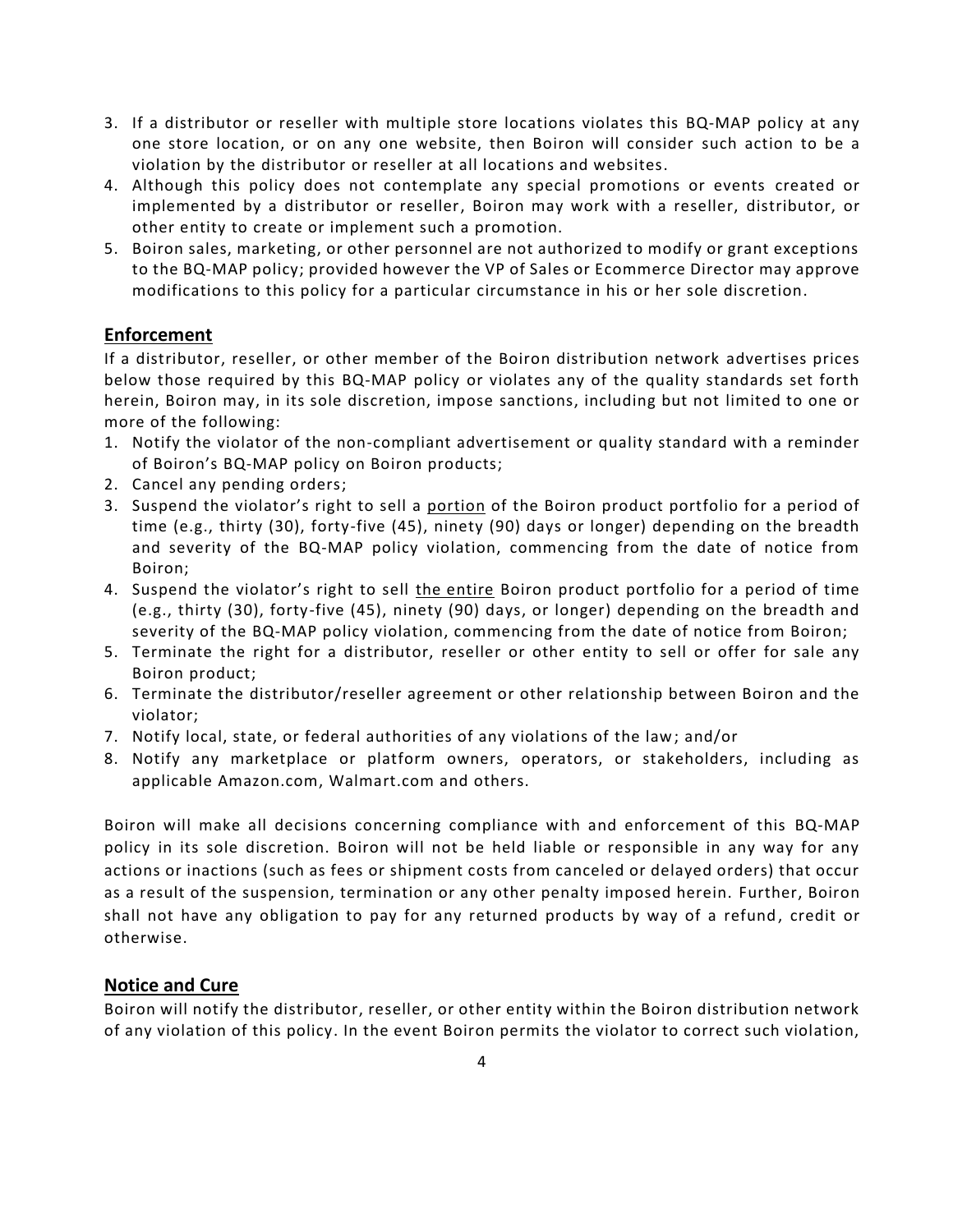prior to suspension, termination, cancellation or other enforcement action, the violator shall correct the violation to Boiron's satisfaction within the time period set forth in written notice (the "Cure Period"). Failure to correct such violation within the Cure Period shall res ult in a subsequent violation. Violations shall continue to multiply for each twenty-four (24) hour period in which the violation is not corrected. Each repeat violation during the twelve (12) month period following any initial or subsequent violation may result in Boiron taking any of the enforcement measures described above.

Should you have any questions about the BQ-MAP policy, please direct them to [ecompliance@boiron.com](mailto:ecompliance@boiron.com)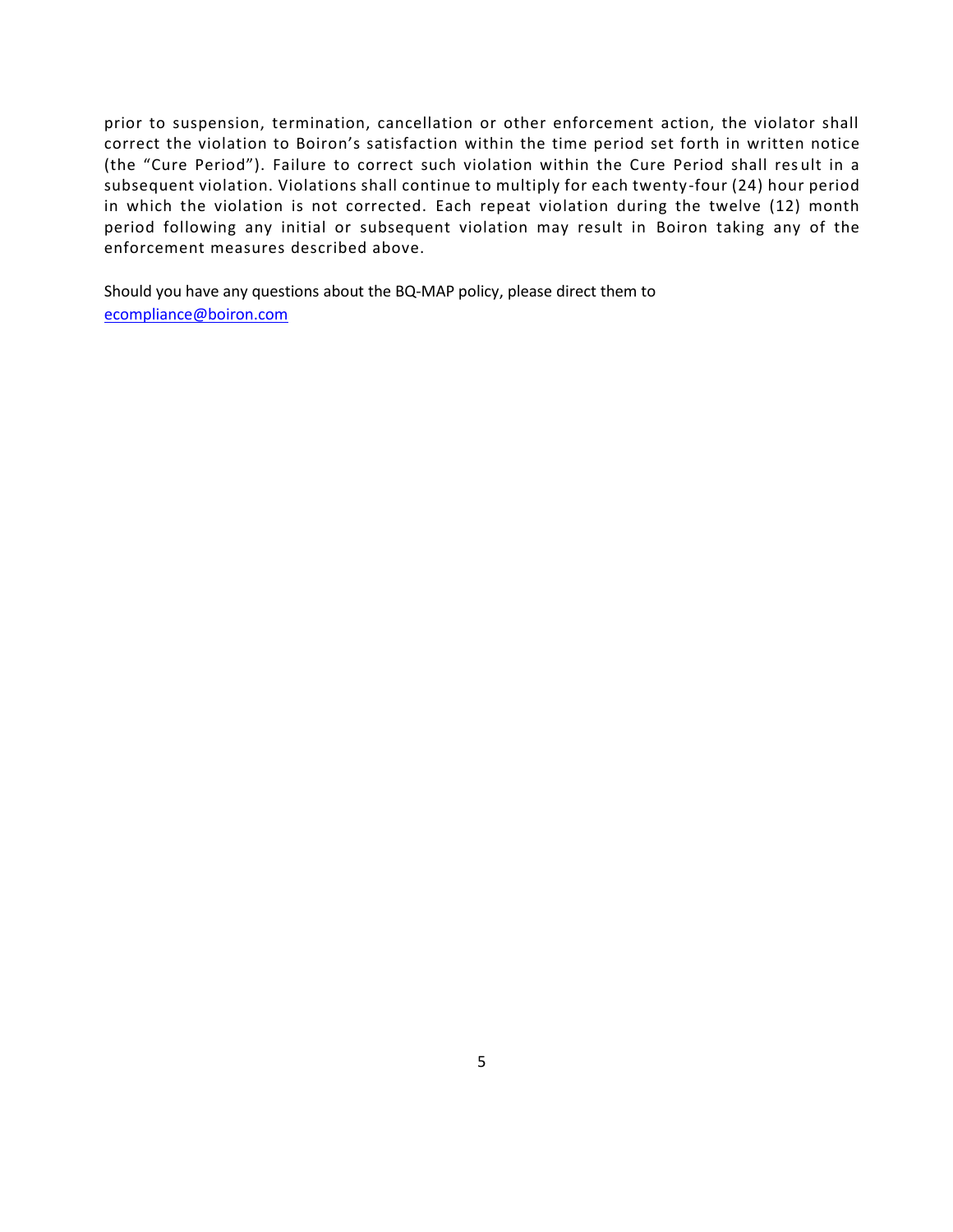# **APPENDIX A Minimum Advertised Pricing**

Each product's minimum advertised price is as set forth below:

| <b>UPC</b>   | <b>Description</b>               | <b>Size</b>     | <b>MAP Price</b> |
|--------------|----------------------------------|-----------------|------------------|
| 306962608606 | Acidil <sup>®</sup>              | 60 tablets      | \$8.99           |
| 306969003541 | <b>Aconitum Bonus Pack</b>       | 3 MDT           | \$14.99          |
| 306962020002 | Ambrosia 30C Ragweed Bonus Pack  | 3 MDT           | \$14.99          |
| 306962021009 | Ambrosia 30C Ragweed Single Pack | single tube box | \$6.99           |
| 306962797249 | Arnica 30C Bonus Pack            | 3 MDT           | \$14.99          |
| 306969050439 | Arnica 30X Bonus Pack            | 3 MDT           | \$14.99          |
| 306969044049 | Arnicare Arthritis               | 60 tablets      | \$9.99           |
| 306969085127 | Arnicare Bruise Cream            | 1.4 oz          | \$6.99           |
| 306969084540 | Arnicare Bruise Gel              | 1.5 oz.         | \$6.92           |
| 306962032555 | <b>Arnicare Cream</b>            | 1.33 oz.        | \$5.99           |
| 306969022825 | <b>Arnicare Cream</b>            | 4.2 oz.         | \$12.99          |
| 306969046562 | Arnicare Cream (horizontal)      | 2.5 oz.         | \$7.99           |
| 306962033569 | Arnicare Cream (vertical)        | 2.5 oz.         | \$7.99           |
| 306969047781 | Arnicare Cream/MDT Value Pack    | 2.5 oz. w/MDT   | \$10.99          |
| 306969055823 | Arnicare FootCare (cream)        | 4.2 oz.         | \$12.99          |
| 306960511540 | Arnicare Gel                     | 1.5 oz.         | \$5.99           |
| 306969000571 | Arnicare Gel                     | 4.2 oz.         | \$12.99          |
| 306969000595 | Arnicare Gel (horizontal)        | 2.6 oz.         | \$7.99           |
| 306962035594 | Arnicare Gel (vertical)          | 2.6 oz.         | \$7.99           |
| 306962747244 | Arnicare Gel/MDT Value Pack      | 2.6 oz. w/MDT   | \$10.99          |
| 306969073902 | Arnicare Leg Cramps              | 33 tablets      | \$9.99           |
| 306960229506 | <b>Arnicare Ointment</b>         | 1 oz.           | \$5.99           |
| 306969000847 | Arnicare Roll-on                 | 1.5 oz.         | \$6.99           |
| 306962037000 | Arnicare Roll-on Twin Pack       | 2 x 1.5 oz.     | \$10.99          |
| 306969059043 | <b>Arnicare Tablets</b>          | 60 tablets      | \$9.99           |
| 306969053041 | Arsenicum Bonus Pack             | 3 MDT           | \$14.99          |
| 306969094440 | Bryonia Bonus Pack               | 3 MDT           | \$14.99          |
| 306969086506 | Calendula Burn (ointment)        | 1 oz.           | \$5.99           |
| 306969021569 | Calendula Cream (horizontal)     | 2.5 oz.         | \$8.99           |
| 306962043568 | Calendula Cream (vertical)       | 2.5 oz.         | \$8.99           |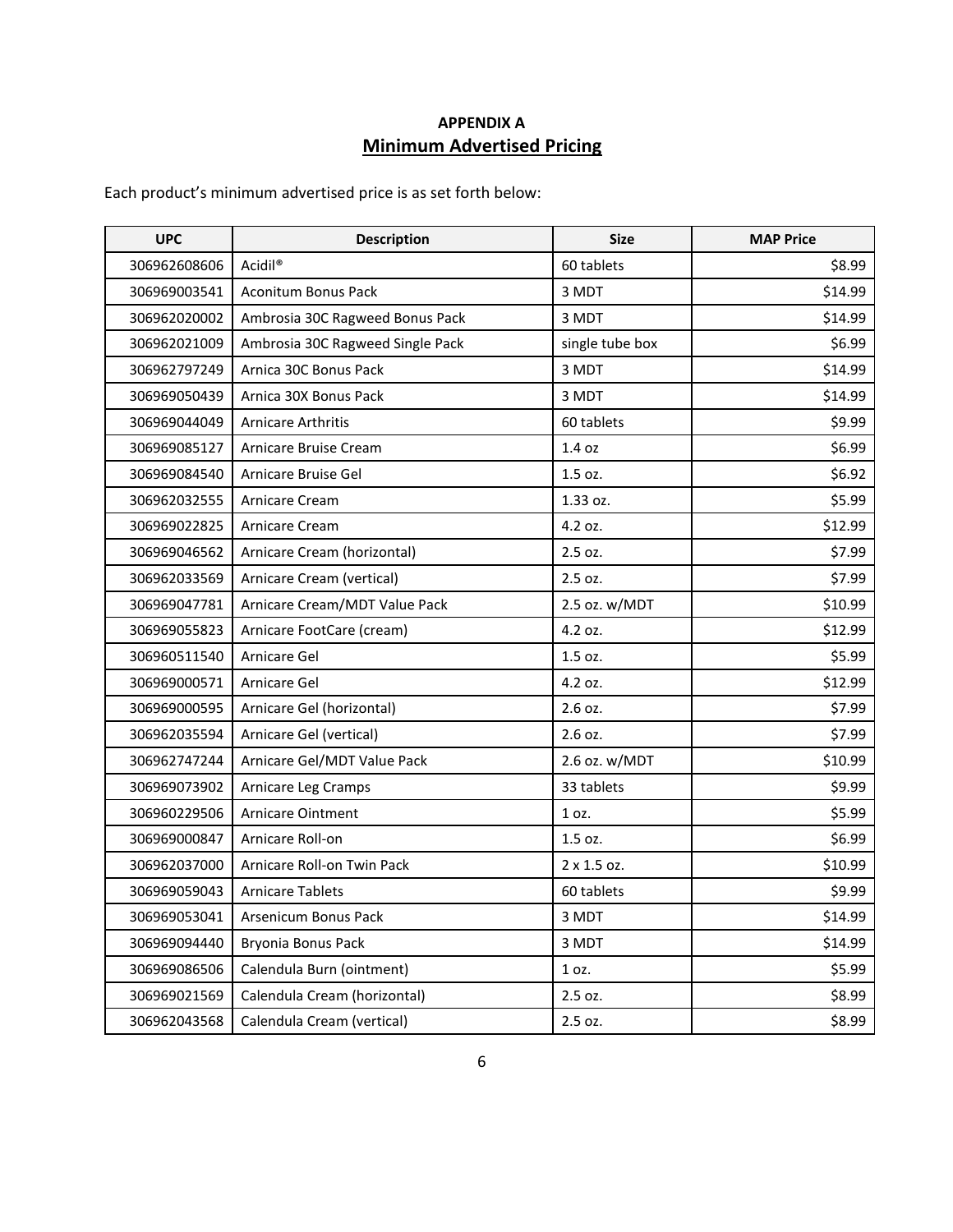| <b>UPC</b>   | <b>Description</b>               | <b>Size</b>              | <b>MAP Price</b> |
|--------------|----------------------------------|--------------------------|------------------|
| 306962046590 | Calendula Gel                    | 2.6 oz.                  | \$8.99           |
| 306961105540 | Calendula Gel                    | 1.5 oz.                  | \$5.99           |
| 306962052508 | Calendula Ointment               | 1 oz.                    | \$5.99           |
| 306969054093 | Camilia                          | 30 liquid unit-<br>doses | \$10.99          |
| 306969054086 | Camilia <sup>®</sup>             | 15 liquid unit-<br>doses | \$7.99           |
| 306969032282 | Chestal Honey                    | 6.7 fl. oz.              | \$8.99           |
| 306969066423 | <b>Chestal Kids Pellets</b>      | 2 MDT                    | \$10.99          |
| 306969065426 | <b>Chestal Pellets</b>           | 2 MDT                    | \$10.99          |
| 306969067284 | Chestal® Cold & Cough            | 6.7 fl. oz.              | \$8.99           |
| 306969033289 | Children's Chestal Honey         | 6.7 fl. oz.              | \$8.99           |
| 306969068281 | Children's Chestal® Cold & Cough | 6.7 fl. oz.              | \$8.99           |
| 306969049426 | Children's ColdCalm® Pellets     | 2 MDT                    | \$10.99          |
| 306969139646 | Cinchona Bonus Pack              | 3 MDT                    | \$14.99          |
| 306969094433 | Coffea Cruda Bonus Pack          | 3 MDT                    | \$14.99          |
| 306969060094 | ColdCalm Kids Liquid Doses       | 30 liquid unit-<br>doses | \$10.99          |
| 306969057094 | ColdCalm Liquid Doses            | 30 liquid unit-<br>doses | \$10.99          |
| 306962607609 | ColdCalm®                        | 60 tablets               | \$9.47           |
| 306969074091 | ColicComfort™                    | 30 liquid unit-<br>doses | \$11.99          |
| 306969082041 | Cyclease Menopause               | 60 tablets               | \$9.99           |
| 306962615604 | <b>Cyclease PMS</b>              | 60 tablets               | \$9.99           |
| 306969078044 | Cyclease <sup>®</sup> Cramp      | 60 tablets               | \$9.99           |
| 306969095041 | Diaralia tablets                 | 60 tablets               | \$9.99           |
| 306962609603 | Gasalia <sup>®</sup>             | 60 tablets               | \$9.99           |
| 306969225349 | Gelsemium Bonus Pack             | 3 MDT                    | \$14.99          |
| Various      | Gemmotherapy                     | 2 fl oz.                 | \$10.99          |
| 306969120514 | <b>HemCalm Ointment</b>          | 1 ounce                  | \$6.99           |
| 306969121672 | <b>HemCalm Suppositories</b>     | 10 Count                 | \$9.99           |
| 306969122044 | <b>HemCalm Tablets</b>           | 60 Count                 | \$9.99           |
| 306962961244 | Histaminum 30C Bonus Pack        | 3 MDT                    | \$14.99          |
| 306969258149 | <b>Hypericum Bonus Pack</b>      | 3 MDT                    | \$14.99          |
| 306969259849 | Ignatia Bonus Pack               | 3 MDT                    | \$14.99          |
| 306969214435 | Jet Lag Relief Bonus Pack        | 3 MDT                    | \$14.99          |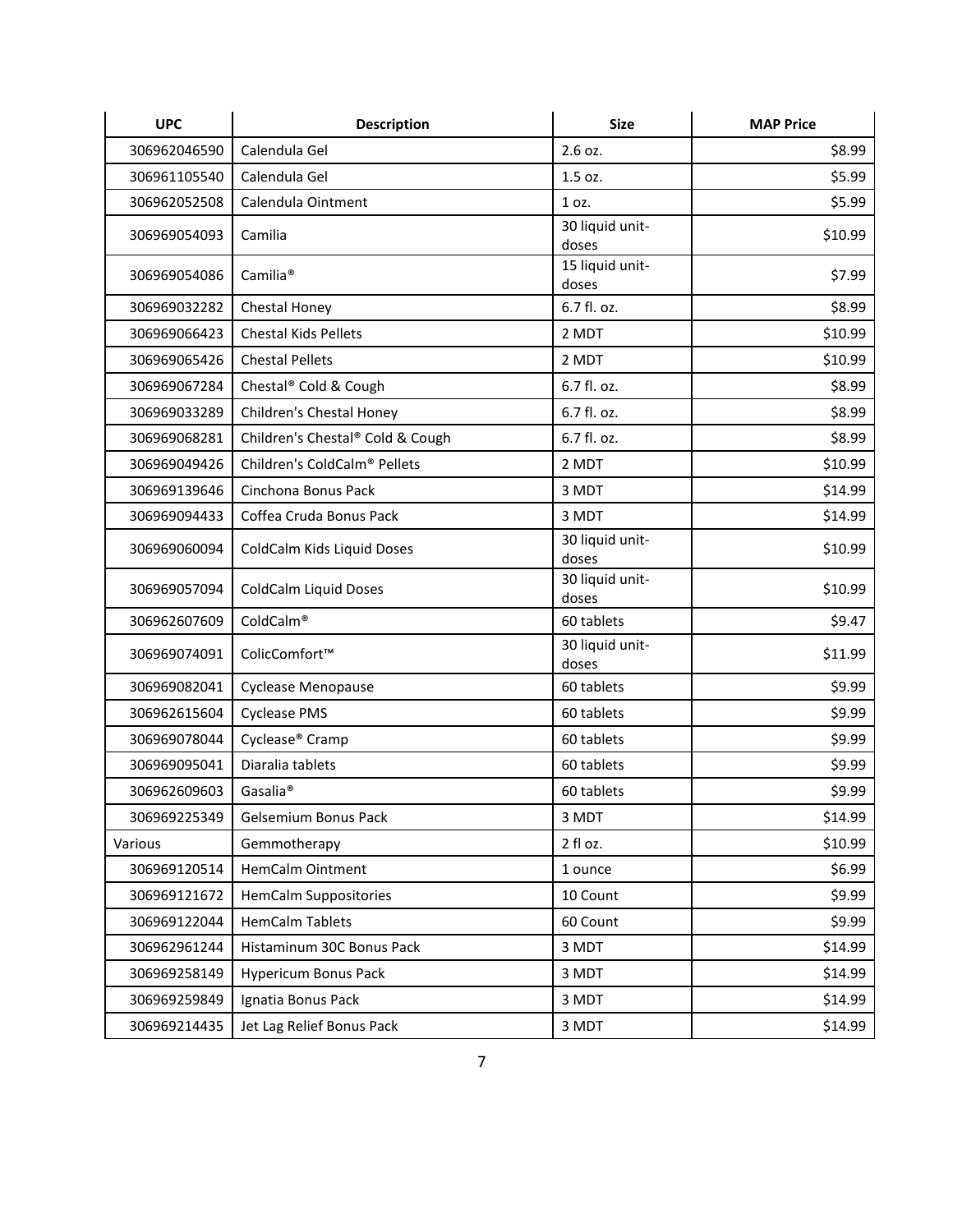| <b>UPC</b>   | <b>Description</b>                                         | <b>Size</b>              | <b>MAP Price</b> |
|--------------|------------------------------------------------------------|--------------------------|------------------|
| 306969278437 | Kali Phosphoricum 30C Bonus Pack                           | 3 MDT                    | \$14.99          |
| 306969228432 | Leg Pain Relief Bonus Pack                                 | 3 MDT                    | \$14.99          |
| 306969318744 | Lycopodium Bonus Pack                                      | 3 MDT                    | \$14.99          |
| Various      | Multi-Dose Tubes: 200CK, 1M, 10M, 100M,<br>1 <sub>CM</sub> | 80 Pellets               | \$8.99           |
| Various      | Multi-Dose Tubes: 3C-30C & 3X-30X                          | 80 Pellets               | \$6.99           |
| 306962844240 | Nux Vomica 30C Bonus Pack                                  | 3 MDT                    | \$14.99          |
| 306962193713 | Optique 1 Eye Drops                                        | 10 liquid unit-<br>doses | \$5.99           |
| 306969277720 | Optique 1 <sup>®</sup> Eye Drops                           | 30 liquid unit-<br>doses | \$10.99          |
| 306969998342 | Oscillococcinum                                            | 12 doses                 | \$16.99          |
| 306969998519 | Oscillococcinum                                            | 6 doses                  | \$9.99           |
| 306962878245 | Oscillococcinum <sup>®</sup>                               | 30 doses                 | \$26.92          |
| 306969418543 | Pulsatilla Bonus pack                                      | 3 MDT                    | \$14.99          |
| 306969316047 | RhinAllergy Kids Tablets                                   | 60 tablets               | \$9.99           |
| 306969315040 | <b>RhinAllergy Tablets</b>                                 | 60 tablets               | \$9.99           |
| 306969317433 | RhinAllergy® Kids Pellets                                  | 3 MDT                    | \$10.99          |
| 306969440049 | <b>Rhus Tox Bonus Pack</b>                                 | 3 MDT                    | \$14.99          |
| 306969453643 | Sambucus Bonus Pack                                        | 3 MDT                    | \$14.99          |
| 306969456552 | Sambucus Single Pack                                       | single tube box          | \$6.99           |
| 306969347423 | SinusCalm Pellets                                          | 2 tubes                  | \$10.99          |
| 306969338049 | SinusCalm Tablets                                          | 60 tablets               | \$9.99           |
| 306969309094 | SleepCalm Kids 15 doses                                    | 15 liquid unit-<br>doses | \$9.99           |
| 306969310045 | SleepCalm Tablets                                          | 60 tablets               | \$9.99           |
| 306969333044 | <b>StressCalm Tablets</b>                                  | 60 tablets               | \$9.99           |
| 306969325049 | ThroatCalm®                                                | 60 tablets               | \$9.99           |
| 306969356432 | Thuja Occidentalis 30C Bonus Pack                          | 3 MDT                    | \$14.99          |
| 306969716984 | Yeastaway <sup>®</sup>                                     | 7 supps.                 | \$11.99          |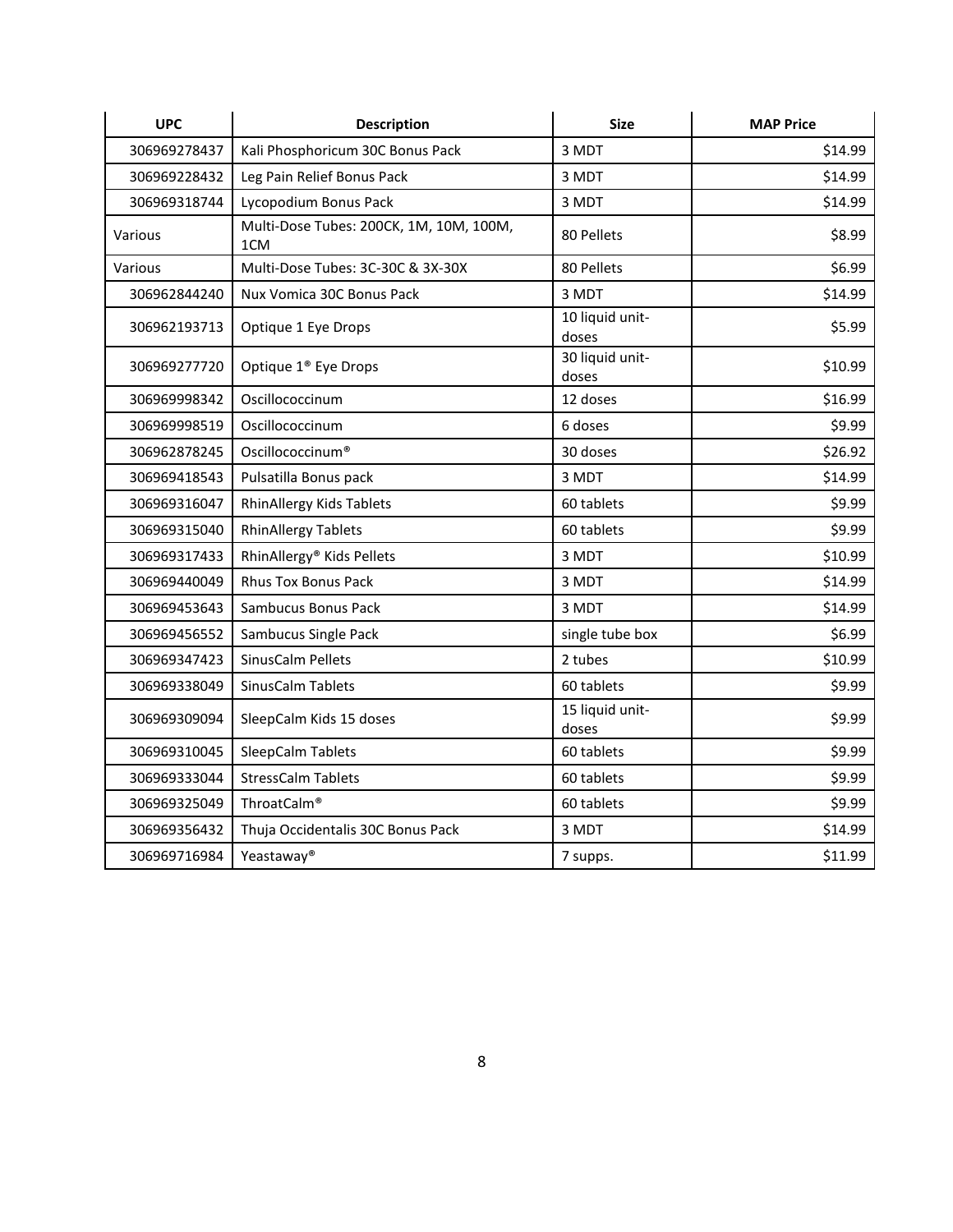# **APPENDIX B Quality Standards**

Boiron's quality standards are set forth below:

| <b>Boiron Requirement</b>                                                                                                                     | <b>CFR</b><br>Reference                    | <b>FDA Requirement</b>                                                                                                                                                                                                                                                                                                                                                                                                                                                                                                                                                                                                                                                                                                                                                                                                                                                                                                                                                                                                                                                                                                                                                                                                                                                                 |
|-----------------------------------------------------------------------------------------------------------------------------------------------|--------------------------------------------|----------------------------------------------------------------------------------------------------------------------------------------------------------------------------------------------------------------------------------------------------------------------------------------------------------------------------------------------------------------------------------------------------------------------------------------------------------------------------------------------------------------------------------------------------------------------------------------------------------------------------------------------------------------------------------------------------------------------------------------------------------------------------------------------------------------------------------------------------------------------------------------------------------------------------------------------------------------------------------------------------------------------------------------------------------------------------------------------------------------------------------------------------------------------------------------------------------------------------------------------------------------------------------------|
| Persons responsible for<br>holding and distribution of<br>drug products must have<br>appropriate training,<br>education and/or<br>experience. | <b>21 CFR</b><br>211.25                    | Subpart B--Organization and Personnel. Sec. 211.25 Personnel qualifications. (a)<br>Each person engaged in the manufacture, processing, packing, or holding of a<br>drug product shall have education, training, and experience, or any combination<br>thereof, to enable that person to perform the assigned functions.                                                                                                                                                                                                                                                                                                                                                                                                                                                                                                                                                                                                                                                                                                                                                                                                                                                                                                                                                               |
| Product must be stored in<br>a climate-controlled<br>warehouse between<br>temperatures of 68-77°F<br>$(20-25^{\circ}C)$                       | <b>21 CFR</b><br>211.46, 21<br>CFR 211.142 | Subpart C--Buildings and Facilities. Sec. 211.46 Ventilation, air filtration, air<br>heating and cooling. (b) Equipment for adequate control over air pressure, micro-<br>organisms, dust, humidity, and temperature shall be provided when appropriate<br>for the manufacture, processing, packing, or holding of a drug product. Subpart<br>H--Holding and Distribution. Sec. 211.142 Warehousing procedures. Written<br>procedures describing the warehousing of drug products shall be established and<br>followed. They shall include:<br>(a) Quarantine of drug products before release by the quality control unit. (b)<br>Storage of drug products under appropriate conditions of temperature, humidity,<br>and light so that the identity, strength, quality, and purity of the drug products<br>are not affected. 21 U.S. Code § 351.Adulterated drugs - A drug or device shall be<br>deemed to be adulterated- (a) Poisonous, insanitary, etc., ingredients; adequate<br>controls in manufacture. 21 U.S. Code § 331 Prohibited Acts The following acts<br>and the causing thereof are prohibited: (a) The introduction or delivery for<br>introduction into interstate commerce any food, drug, device tobacco product, or<br>cosmetic that is adulterated or misbranded. |
| Product must not be<br>stored with poisonous<br>chemicals                                                                                     | <b>21 CFR</b><br>211.46                    | Subpart C--Buildings and Facilities. Sec. 211.42 Design and construction features.<br>(b) Any such building shall have adequate space for the orderly placement of<br>equipment and materials to prevent mixups between different components, drug<br>product containers, closures, labeling, in-process materials, or drug products, and<br>to prevent contamination. 21 U.S. Code § 351.Adulterated drugs - A drug or<br>device shall be deemed to be adulterated- (a) Poisonous, insanitary, etc.,<br>ingredients; adequate controls in manufacture. 21 U.S. Code § 331 Prohibited<br>Acts - The following acts and the causing thereof are prohibited: (a) The<br>introduction or delivery for introduction into interstate commerce any food,<br>drug, device tobacco product, or cosmetic that is adulterated or misbranded.                                                                                                                                                                                                                                                                                                                                                                                                                                                     |
| Can not be shipped with<br>poisonous chemicals                                                                                                | <b>21 CFR</b><br>211.46                    | Subpart C--Buildings and Facilities. Sec. 211.42 Design and construction features.<br>(b) Any such building shall have adequate space for the orderly placement of<br>equipment and materials to prevent mixups between different components, drug<br>product containers, closures, labeling, in-process materials, or drug products, and<br>to prevent contamination.                                                                                                                                                                                                                                                                                                                                                                                                                                                                                                                                                                                                                                                                                                                                                                                                                                                                                                                 |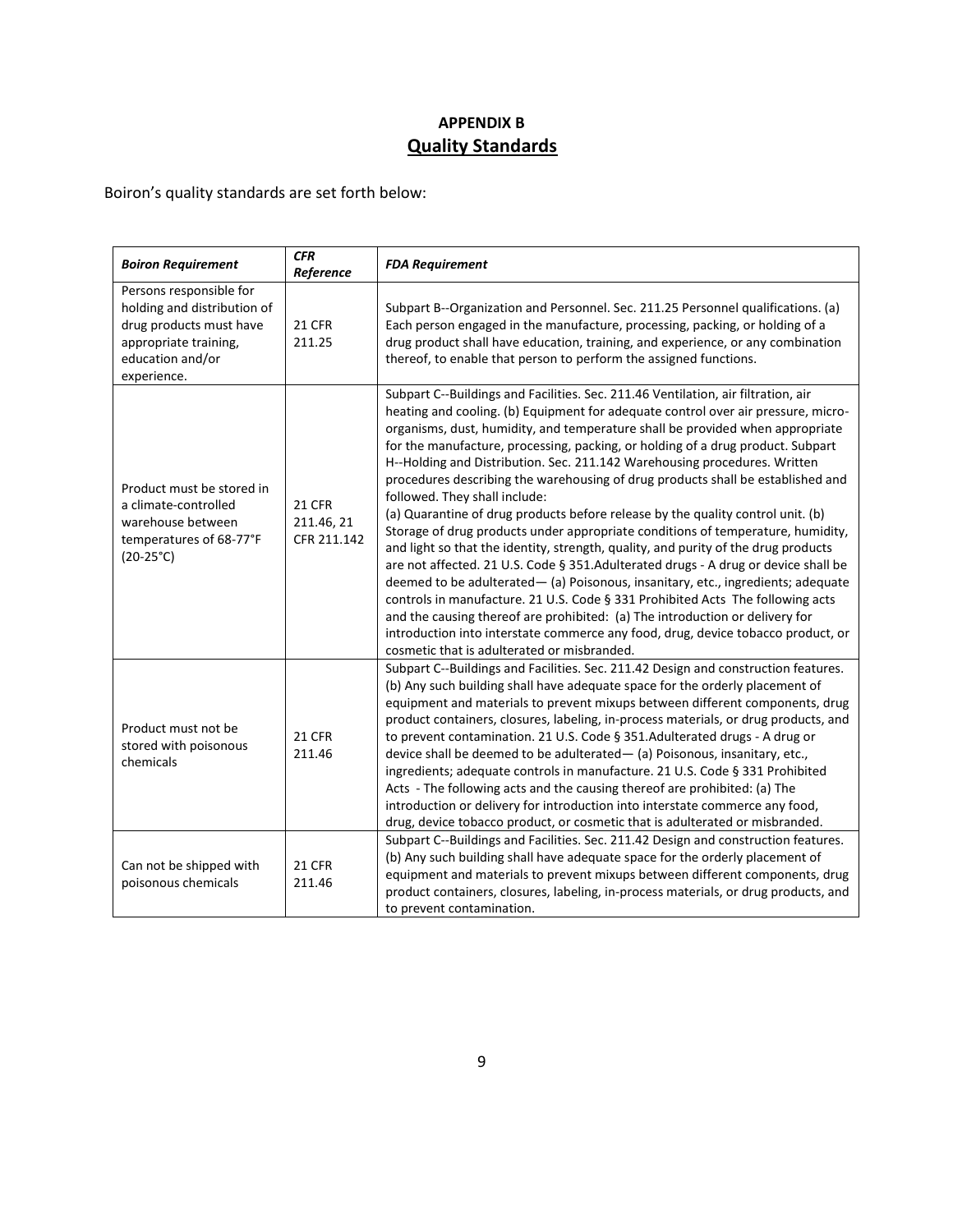| Lot control                                                                                                                | 21 CFR<br>211.150, 21<br>CFR 211.196 | Subpart H--Holding and Distribution. Sec. 211.150 Distribution procedures.<br>Written procedures shall be established, and followed, describing the distribution<br>of drug products. They shall include:<br>(a) A procedure whereby the oldest approved stock of a drug product is<br>distributed first. Deviation from this requirement is permitted if such deviation is<br>temporary and appropriate. (b) A system by which the distribution of each lot of<br>drug product can be readily determined to facilitate its recall if necessary.<br>Subpart J--Records and Reports. Sec. 211.196 Distribution records. Distribution<br>records shall contain the name and strength of the product and description of<br>the dosage form, name and address of the consignee, date and quantity shipped,<br>and lot or control number of the drug product. For compressed medical gas<br>products, distribution records are not required to contain lot or control numbers. |
|----------------------------------------------------------------------------------------------------------------------------|--------------------------------------|---------------------------------------------------------------------------------------------------------------------------------------------------------------------------------------------------------------------------------------------------------------------------------------------------------------------------------------------------------------------------------------------------------------------------------------------------------------------------------------------------------------------------------------------------------------------------------------------------------------------------------------------------------------------------------------------------------------------------------------------------------------------------------------------------------------------------------------------------------------------------------------------------------------------------------------------------------------------------|
| Expiration date control                                                                                                    | <b>21 CFR</b><br>211.150             | Subpart H--Holding and Distribution. Sec. 211.150 Distribution procedures.<br>Written procedures shall be established, and followed, describing the distribution<br>of drug products. They shall include:<br>(a) A procedure whereby the oldest approved stock of a drug product is<br>distributed first. Deviation from this requirement is permitted if such deviation is<br>temporary and appropriate. (b) A system by which the distribution of each lot of<br>drug product can be readily determined to facilitate its recall if necessary.                                                                                                                                                                                                                                                                                                                                                                                                                          |
| Must maintain distribution<br>records                                                                                      | <b>21 CFR</b><br>211.150             | Subpart H--Holding and Distribution. Sec. 211.150 Distribution procedures.<br>Written procedures shall be established, and followed, describing the distribution<br>of drug products. They shall include:<br>(a) A procedure whereby the oldest approved stock of a drug product is<br>distributed first. Deviation from this requirement is permitted if such deviation is<br>temporary and appropriate. (b) A system by which the distribution of each lot of<br>drug product can be readily determined to facilitate its recall if necessary.                                                                                                                                                                                                                                                                                                                                                                                                                          |
| System for taking in,<br>managing and reporting<br>quality problems and<br>adverse events associated<br>with the products. | <b>21 CFR</b><br>211.198             | Subpart J--Records and Reports. Sec. 211.198 Complaint files. (a) Written<br>procedures describing the handling of all written and oral complaints regarding a<br>drug product shall be established and followed. Such procedures shall include<br>provisions for review by the quality control unit, of any complaint involving the<br>possible failure of a drug product to meet any of its specifications and, for such<br>drug products, a determination as to the need for an investigation in accordance<br>with 211.192. Such procedures shall include provisions for review to determine<br>whether the complaint represents a serious and unexpected adverse drug<br>experience which is required to be reported to the Food and Drug Administration<br>in accordance with 310.305 and 514.80 of this chapter.                                                                                                                                                   |
| System to manage<br>returned merchandise                                                                                   | <b>21 CFR</b><br>211.204             | Subpart K--Returned and Salvaged Drug Products. Sec. 211.204 Returned drug<br>products. Returned drug products shall be identified as such and held. If the<br>conditions under which returned drug products have been held, stored, or<br>shipped before or during their return, or if the condition of the drug product, its<br>container, carton, or labeling, as a result of storage or shipping, casts doubt on<br>the safety, identity, strength, quality or purity of the drug product, the returned<br>drug product shall be destroyed unless examination, testing, or other<br>investigations prove the drug product meets appropriate standards of safety,<br>identity, strength, quality, or purity.                                                                                                                                                                                                                                                           |
| Can not resell damaged or<br>open merchandise                                                                              | <b>21 CFR</b><br>211.204             | Subpart K--Returned and Salvaged Drug Products. Sec. 211.204 Returned drug<br>products. Returned drug products shall be identified as such and held. If the<br>conditions under which returned drug products have been held, stored, or<br>shipped before or during their return, or if the condition of the drug product, its<br>container, carton, or labeling, as a result of storage or shipping, casts doubt on<br>the safety, identity, strength, quality or purity of the drug product, the returned<br>drug product shall be destroyed unless examination, testing, or other<br>investigations prove the drug product meets appropriate standards of safety,<br>identity, strength, quality, or purity.                                                                                                                                                                                                                                                           |